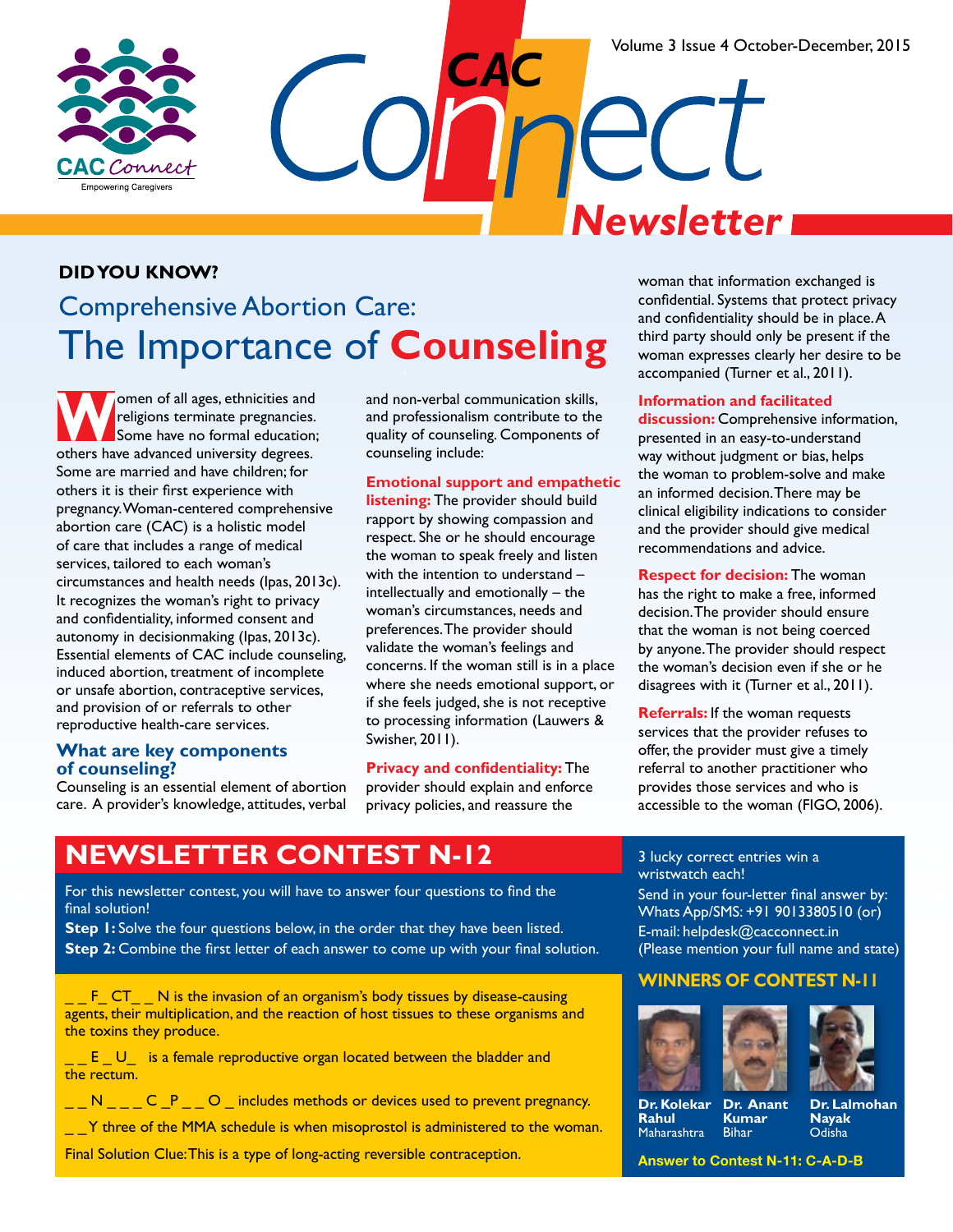### **Do You Remember?**



## **September 28**

## Day of Action for Access to Safe and Legal Abortion

**T**his day has its origin in Latin America and the Caribbean where women's groups have been mobilizing around September 28 for the last two decades to demand their governments to decriminalize abortion, to provide access to safe and affordable abortion services and to end stigma and discrimination towards women who choose to have an abortion. The date – September 28 – was chosen in commemoration of the abolition of slavery in Brazil which is now remembered as the day of the "free womb" demanding for safe and legal abortion for all women. In 2011 Women's Global Network for Reproductive Rights (WGNRR) took September 28 to the global level in solidarity with the women's movement in Latin America and in recognition of the fact that access to safe and legal abortion continues being denied for too many women in too many countries.

This year, CAC Connect hosted a video competition where our members answered three questions in 30 seconds about their role as CAC providers. Their responses will be compiled and posted on the CAC Connect website, visit www.cacconnect.in for more information and updates!



# **Yukti Yojana** Featured in Compendium of **Good**  Practices Across the Globe

t the recent Call to Action Summit<br>2015, held in New Delhi on August<br>27-28, a global meet aimed at 2015, held in New Delhi on August  $\big\sqrt{27-28}$ , a global meet aimed at ending preventable child and maternal deaths, Prime Minister Narendra Modi released a compendium of Good Practices Across the Globe, which featured Yukti Yojana, a unique public-private partnership to address unsafe abortion in Bihar.

An estimated 420,000 induced abortions take place in Bihar every year. Only around 800 public sector facilities in Bihar are eligible to offer abortion services. Most women cannot access services in the private sector because they cannot afford



them. Yukti Yojana aims to complement existing public sector services with high-quality abortion care free of cost through the private sector. Ipas India has worked with the Government of Bihar under this unique publicprivate partnership where women receive free abortion care from accredited private clinics that are then reimbursed by the District Health Society. To ensure community-level support, Yukti Yojana also provides transport subsidy to the communityhealth intermediary accompanying a woman to the accredited private clinic or government health facility.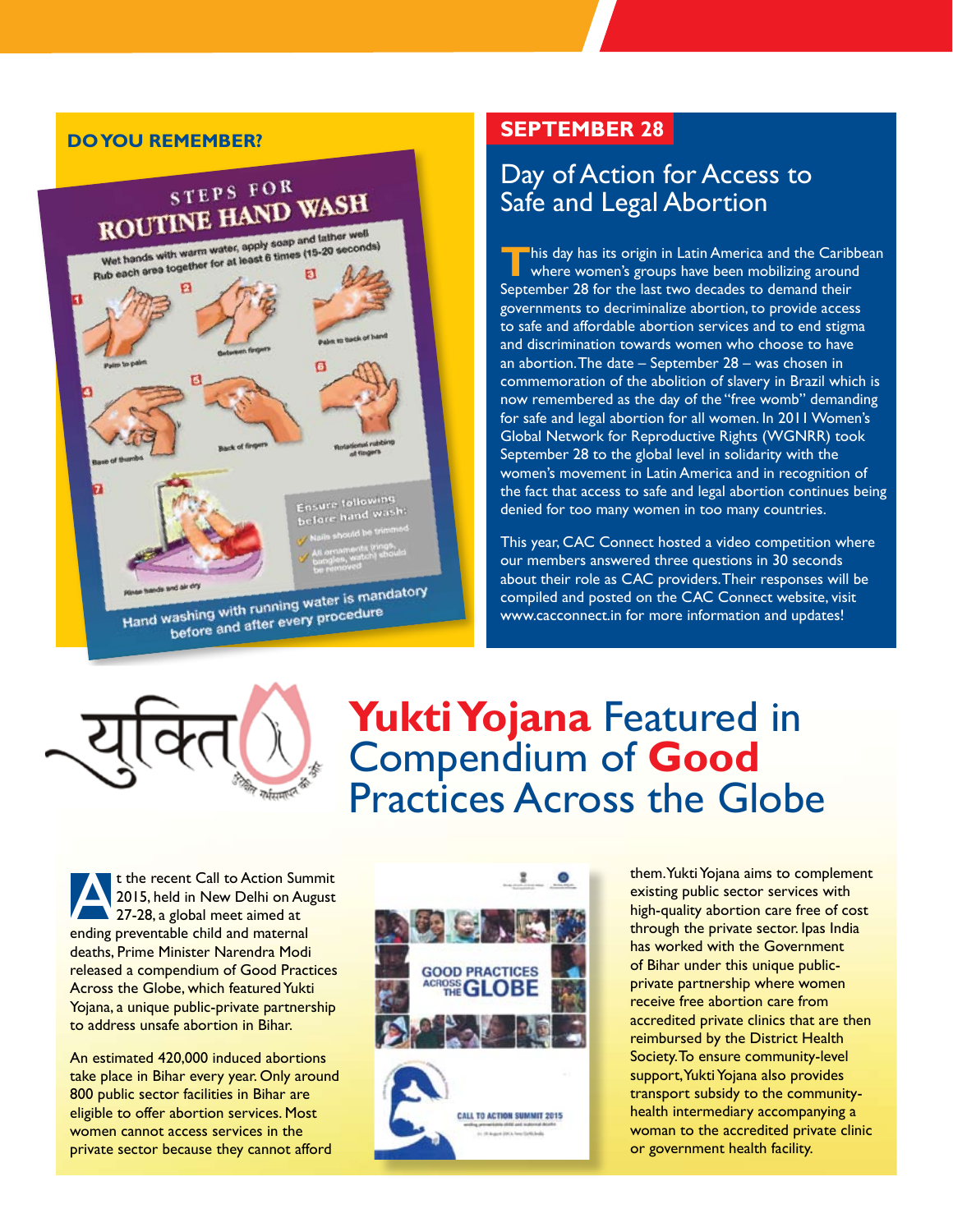# **Providers Speak Perspectives** from **Karnataka**

In each of the CAC Connect issues we will be featuring stories and experiences of members from one particular state. For our next issue, we invite all our members from **West Bengal** to write in about their experiences with CAC service provision. Entries can be emailed to us at helpdesk@cacconnect.in or given to your Ipas India representative.



**Dr. Chandramathi** Specialist, Women & Children Hospital, KGF, Kolar District

**Iam working in the Women &<br>Children Hospital, KGF, Kolar Children Hospital, KGF, Kolar District** in Karnataka. I underwent CAC Training in May 2015. Before training I was hesitant to do MTP. After undergoing the training, I learnt about the safer methods of terminating pregnancy using MVA and MMA. I am happy that now I am able to perform MTP without any complications. I have been able to effectively perform uterine evacuation with MVA for women presenting with bleeding, either due to self-medication or other reasons. I feel CAC training has helped us a lot in updating the knowledge about safe abortion procedures and also in reducing the maternal mortality and morbidity.

I am thankful for the opportunity to gain knowledge on clinical aspects specific to abortion and on the importance of key documentation that needs to be maintained for conducting abortion as per the MTP Act. In terms of level of awareness on the MTP services at a government facility, it is important that availability of CAC services should be made known to public through Anganwadis, ANMs or ASHAs at PHC and CHC level, so that the women in need can opt for safe abortion procedures at government approved facilities.

**T**hough pregnancy is an eagerly anticipated event for many women, it could also be a cause for distress when it happens by chance and not by choice. Any woman faced with an unwanted pregnancy could be at the risk of choosing unsafe or unreliable methods. Enquires into maternal deaths have attributed eight percent to unsafe abortions; the figures are disheartening for the fact that unsafe abortion-related mortality and morbidity are preventable problems. Therefore, it is essential to support women; help them with safe methods; and create awareness about safe pregnancies. Women & Children Hospital, Davangere, Karnataka, where I work, is one of the CAC training centers strengthened by Ipas India. So far, we have around 20 gynecologists and 20 nursing staff as part of CAC training. We have also been able to orient close to 50 PG students from the medical college and are confident of training 70-80 doctors and nursing staff annually from different district hospitals. Most doctors, even those with years of experience, are unaware of safer methods of abortion and some limit their practice due to fear of legal issues. We have trained and learnt in the process. In developing countries like India, there is a growing need to expand services related to safe abortion.



**Dr. Madhu S.P.** Women and Children Hospital, Davangere



**Dr. Renukadevi** ESIC Medical College, District Hospital, Kalaburagi

**A**t the District Hospital Gulbarga, a team of doctors and staff nurses underwent the CAC Training of Trainers (TOT) program for four days provided by Ipas India in collaboration with the Department of Health & Family Welfare Services, Karnataka. The doctors who participated in the training were gynecologists who have already been providing MTP services for many years. At the beginning, we wondered what there would be to learn at the TOT, but it has improved our knowledge and confidence in many aspects of providing MTP services such as:

- **•** Pain management
- **•** Post abortion care
- Documentation
- Reporting
- **Legal aspects**

At the District Hospital Gulbarga, many doctors were doing MTPs with D&C but we are now all using MMA or MVA. I thank the Ipas India team on behalf of my team for providing the CAC TOT.